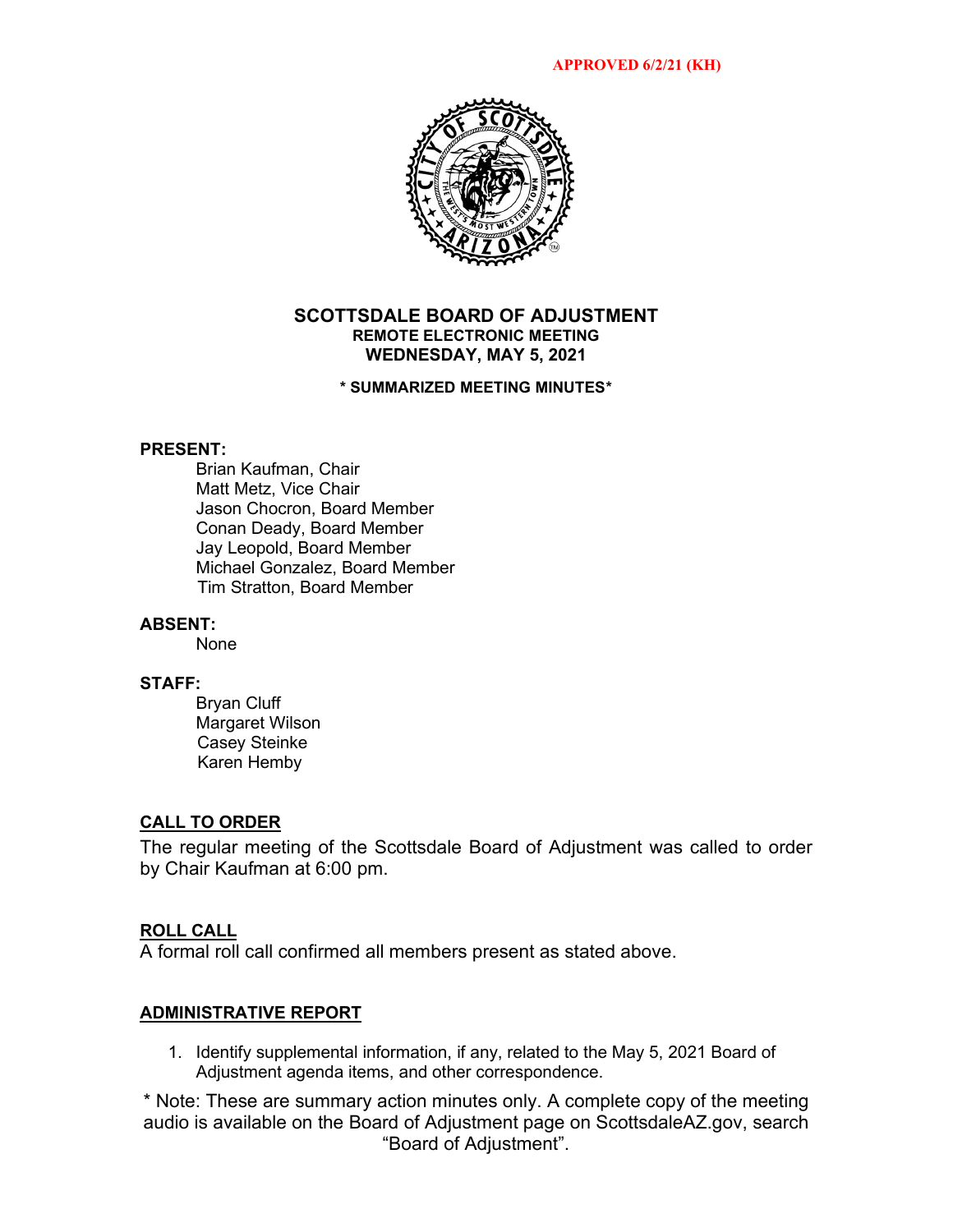# **APPROVAL OF MINUTES**

2. Review and possible approval of May 5, 2021 Board of Adjustment Regular Meeting and the contract of the contract of the contract of the contract of the Minutes.

**BOARD MEMBER STRATTON MADE A MOTION TO APPROVE THE APRIL 7, 2021 BOARD OF ADJUSTMENT MEETING MINUTES, 2ND BY VICE CHAIR METZ. THE MOTION CARRIED UNANIMOUSLY IN FAVOR BY CHAIR KAUFMAN, VICE CHAIR METZ, BOARD MEMBER GONZALEZ, BOARD MEMBER STRATTON, BOARD MEMBER CHOCRON, BOARD MEMBER LEOPOLD AND BOARD MEMBER DEADY WITH AN AYE VOTE OF SEVEN (7) TO ZERO (0).** 

# **REGULAR AGENDA**

3. [1-BA-2021 \(Freestanding Solid Cover\)](https://eservices.scottsdaleaz.gov/planning/projectsummary/ba_reports/BA_1_BA_2021.pdf) Request by applicant for variances to zoning ordinance sections 5.404.E.1.c., 5.404.E.2., and 5.404.F.1., pertaining to a front yard setback, side yard setback, and distance between buildings for a property located at 6003 E Windsor Avenue, with R1-10 zoning. 6003 E Windsor Av

VICE CHAIR METZ MADE A MOTION TO DENY 1-BA-2021, 2<sup>ND</sup> BY BOARD **MEMBER STRATTON. THE MOTION CARRIED UNANIMOUSLY IN FAVOR BY CHAIR KAUFMAN, VICE CHAIR METZ, BOARD MEMBER GONZALEZ, BOARD MEMBER STRATTON, BOARD MEMBER CHOCRON, BOARD MEMBER LEOPOLD AND BOARD MEMBER DEADY WITH AN AYE VOTE OF SEVEN (7) TO ZERO (0).** 

4 [3-BA-2021 \(Mariposa garage\)](https://eservices.scottsdaleaz.gov/planning/projectsummary/ba_reports/BA_3_BA_2021.pdf)

Request by owner for a variance to the City of Scottsdale Zoning Ordinance, Section 5.504.E.1. seeking relief from the front yard setback requirement for a proposed garage addition in the front yard for a property with Single-family Residential (R1-7) zoning located at 8220 E Mariposa. 8220 E Mariposa Dr

**CHAIR KAUFMAN MADE A MOTION TO APPROVE 3-BA-2021 WITH A STIPULATION THAT THE VARIANCE BE ONLY FOR THE SITE PLAN SUBMITTED WITH CASE, 2ND BY VICE CHAIR METZ. THE MOTION CARRIED IN FAVOR VICE CHAIR METZ, BOARD MEMBER STRATTON, BOARD MEMBER CHOCRON, AND BOARD MEMBER LEOPOLD WITH AN AYE VOTE OF FOUR (4) TO THREE (3) WITH CHAIR KAUFMAN, BOARD MEMBER GONZALEZ AND BOARD MEMBER DEADY DISSENTING.**

\* Note: These are summary action minutes only. A complete copy of the meeting audio is available on the Board of Adjustment page on ScottsdaleAZ.gov, search "Board of Adjustment".